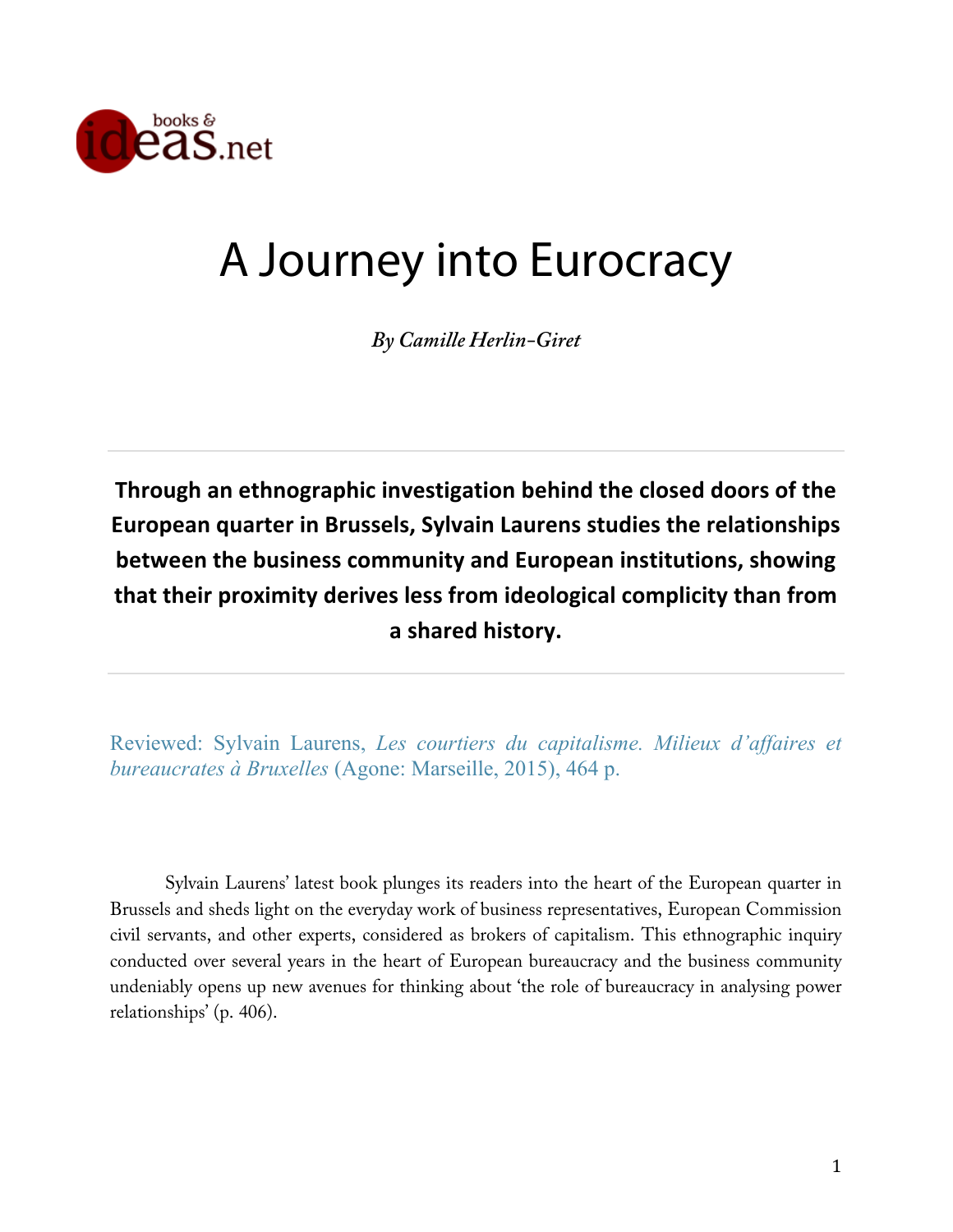In a book published several years earlier,<sup>1</sup> the author had already highlighted the working environment of state elites, underscoring the substantial role played by high-ranking civil servants in constructing a 'problem' of immigration and related policies. The reader crosses paths with a lot of bureaucrats in his most recent research too, but S. Laurens focuses more on how business representatives re-appropriate bureaucratic know-how. Both the range of material used – archives, interviews, and observations – and the very structure of the book itself enable to describe what some call the 'field of Eurocracy' from varied points of view.<sup>2</sup>

The book analyses the genesis of the European administration and the morphology of companies' political representation in Brussels and charts the work done by lobbyists. Along with the case study at the end of the book, this analysis suggests breaking out of the influence paradigm when studying lobbying (1). The author account for the emergence of a small community at the intersection of 'public' and 'private' sectors (2) by providing original answers to the question of how large companies' interests are maintained, viewed through the lens of the work done by business representatives (3).

## **Beyond influence**

Throughout the book, a set of commonplaces about lobbying practices is being discussed. The figure of the lobbyist, who confidentially meets, influences, and even manipulates and corrupts the most highly placed decision-makers in the European Parliament is replaced here by the halo of everyday practices of business representatives and bureaucrats in the European quarter of Brussels. From the outset, the author argues that lobbying 'cannot be reduced to buying amendments' (p. 17) and goes on to challenge a set of hypotheses surrounding 'influence'. The latter presupposes the existence of two conflicting worlds: 'private' and 'public' sectors, opposed in terms of both interests and distinct work practices. In a framework where large transnational companies supposedly contrive, almost by magic, to impose their point of view upon the administrative officials of European institutions, lobbyists appear as simply passing on orders, reflecting business interests, and contenting themselves with overseeing the work of European civil servants.<sup>3</sup> By stepping outside the confines of this media representation of lobbying, centred on influence, the author shifts the focus. The heart of the issue does not lie with European deputies and large businesses, but instead behind the closed doors of an administrative world with little exposure, where lobbyists and European Commission civil servants co-exist.

<sup>1</sup> Sylvain Laurens, *Une politisation feutrée. Les hauts fonctionnaires et l'immigration en France*, (Paris: Belin, 2009).

<sup>2</sup> Didier Georgakakis (ed.), *Le champ de l'eurocratie, une sociologie politique du personnel de l'UE*, (Paris: Economica, 2012).

<sup>3</sup> On this subject, see the article by Franck R. Baumgartner 'EU Lobbying: A View From the US,' *Journal of European Public Policy* 14, n° 3 (2007), p. 482-488.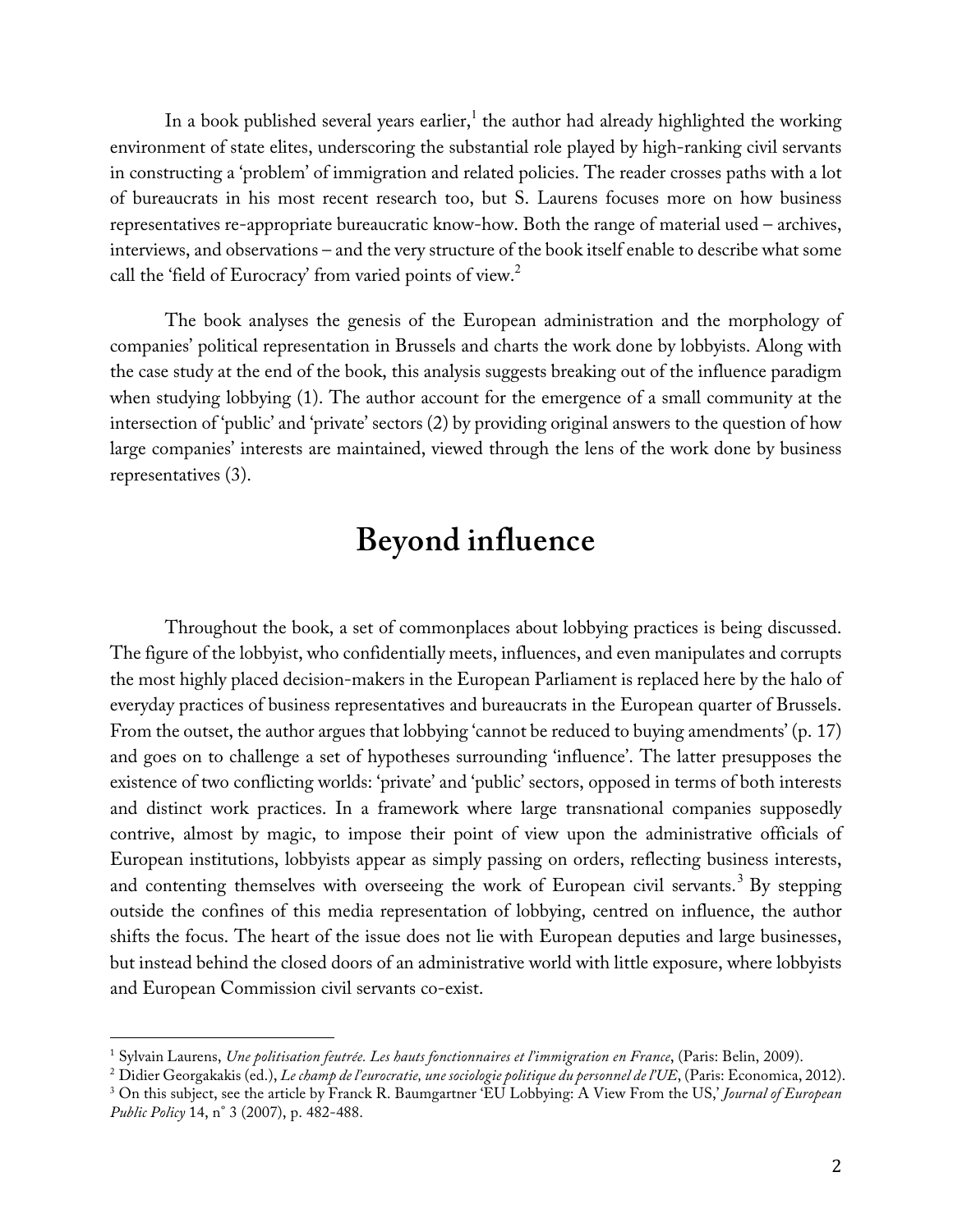## **The brokers of capitalism, at the intersection of 'public' and 'private' sectors**

The reason lobbying cannot be reduced to the influence of one sphere on another is that business representatives and bureaucrats belong to a 'micro-community' (p. 218) in which everyone knows everyone else. The often-deplored proximity of the business community and European institutions is less about ideological complicity than it is rooted in a shared history.

On the one hand, the administrative officials who flooded into the nascent European institutions in the early 1960s contributed to the emergence and shaping of European representation of business interests in several ways: by taking up the branch classifications, <sup>4</sup> by implementing certain instruments such as the CAP (p. 60), or simply by restricting the number of seats in consultations (p. 57). Federations were thereby encouraged to adopt multinational modes of representation and to form coalitions of interests beforehand. On the other hand, the support of the business community was decisive in allowing this nascent administration, which began with limited means, to gain legitimacy, particularly with national administrations. The microcommunity that put down its roots in the European quarter is also characterized by frequent circulation between spaces. Business representatives have often been interns in European Parliament and could potentially move across to the Commission; conversely, Parliamentary assistants have often worked for interest groups in the past.

More fundamentally, the author shows that employees of business associations learn to use and enhance bureaucratic capital, making this sort of career change possible but also creating a resource lending them legitimacy with the companies they represent. By learning to speak the local language, getting to know desk officers,<sup>5</sup> and being aware of potential conflicts between the different Directorate-Generals in the Commission, they can obtain an early draft of a future official text and impose their views within the federations, foregrounding their knowledge of the workings of bureaucracy in the Commission. Thanks to their bureaucratic capital and their 'social capital linked to ties in the quarter,' lobbyists therefore 'maintain the interest of members in funding a federation' and make themselves indispensable. This interlacing of the business community and administrative officials is further extended by the fact they frequent the same spaces of discussion,

<sup>4</sup> The first business associations federated around the groups of products and classifications used by the DG Internal Market.

<sup>&</sup>lt;sup>5</sup> Desk officers are employees of the European Commission. They work within one of the Directorate Generals and are below the Director General and the Head of Unit in the hierarchy (see the organisation chart p. 87).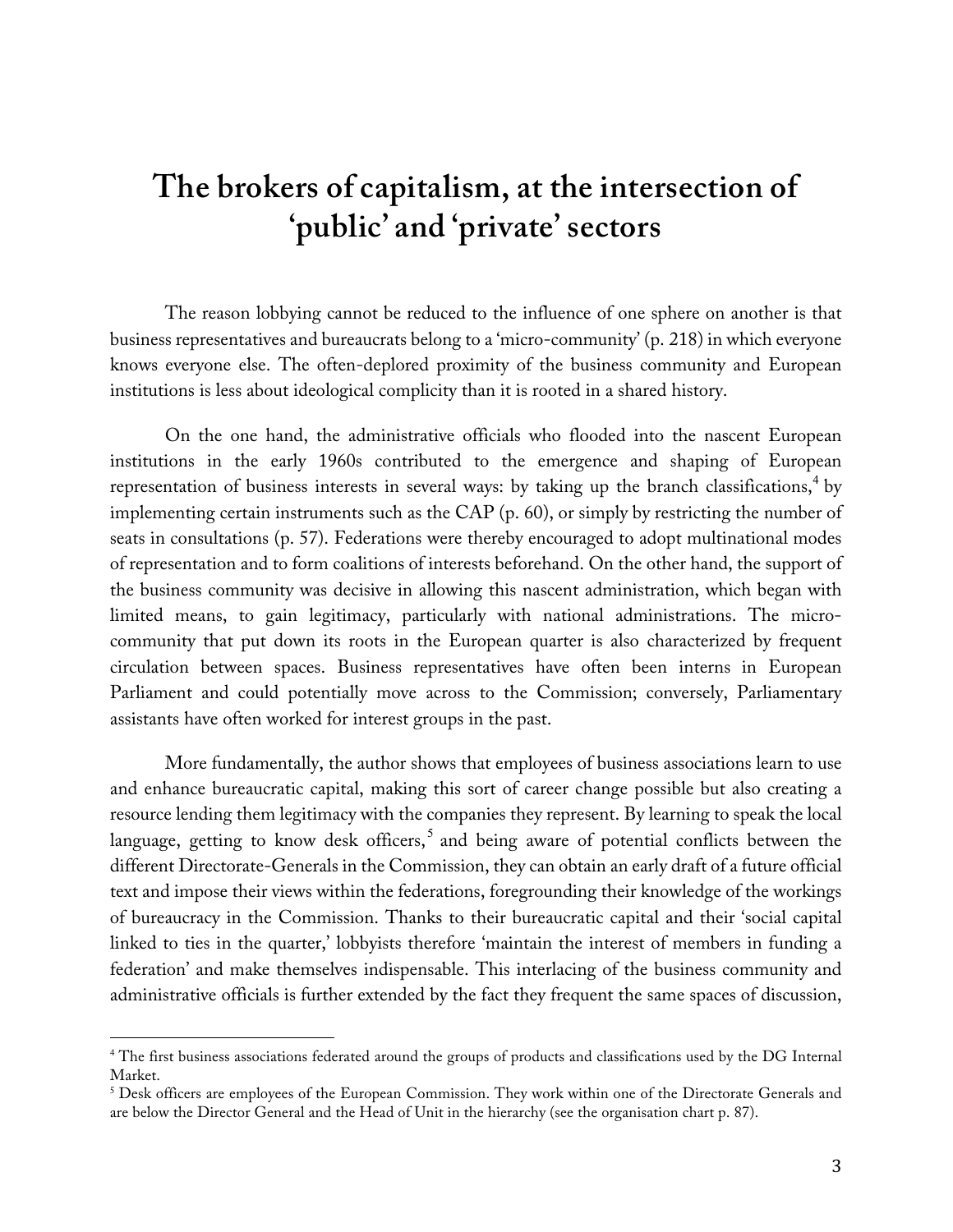writing, and negotiation, particularly through the development of research platforms with joint funding from the Commission and the private sector.

Ultimately, throughout the book the reader encounters a constellation of actors at the intersection of the business and administrative communities. As this group prospers, the boundary between the public and private spheres<sup>6</sup> is erased, leading to question what such configurations of actors can get done.

## **Power from the margins**

By studying the lobbyists ordinary activities, the book offers several potential avenues for understanding how these professionals – who are not in the highest placed jobs and are not unilaterally under the 'influence' of big businesses – nonetheless ultimately manage to maintain the interests of the latter. Business representatives have managed, first and foremost, to make themselves useful to the administration. Desk officers, in particular, have always used lobbyists' work, whether to compensate for lack of data in the 1960s or to obtain scientific summaries of new European norms today. The Commission is able to delegate some of its work to business representatives because 'the expectations of the bureaucracy being courted are internalised at the heart of the work done to represent businesses' (p. 125). Henceforth, federations can frame themselves as regulators and suggest new standards to the Commission themselves, which, in return, will need to go through them to produce the relevant official texts. Second, the work conducted in these spaces combining lobbyists, researchers, and administrators takes place far from the public eye, before and after it goes through Parliament, and in technical discussions where political and competitive stakes are masked.

This division of work and the investment of business representatives in scientific questions relating to European norms and standards ultimately promote the interests of the largest companies. First of all, the firms in question are those that have included research activities in their competitive strategies to the greatest extent and that, in return, are often most heavily subsidized by the Commission, particularly where internal technological development programmes are concerned. The special resource of bureaucratic capital<sup>7</sup> can also lead to censorship, particularly with the smaller companies that invest little in representation or those that are the furthest away from Brussels, with little knowledge of the workings of European institutions. The numerous

<sup>6</sup> This tight interlacing even raises the question of the need to keep using a term ('the business world') that essentialises a group which the author repositions historically within a small community of European bureaucrats.

<sup>7</sup> S. Laurens suggests using the notion of bureaucratic capital in order to think about how acquired resources, particularly knowledge of the institutional game, 'produce or do not produce social effects according to the context in which they are used' (p. 168).